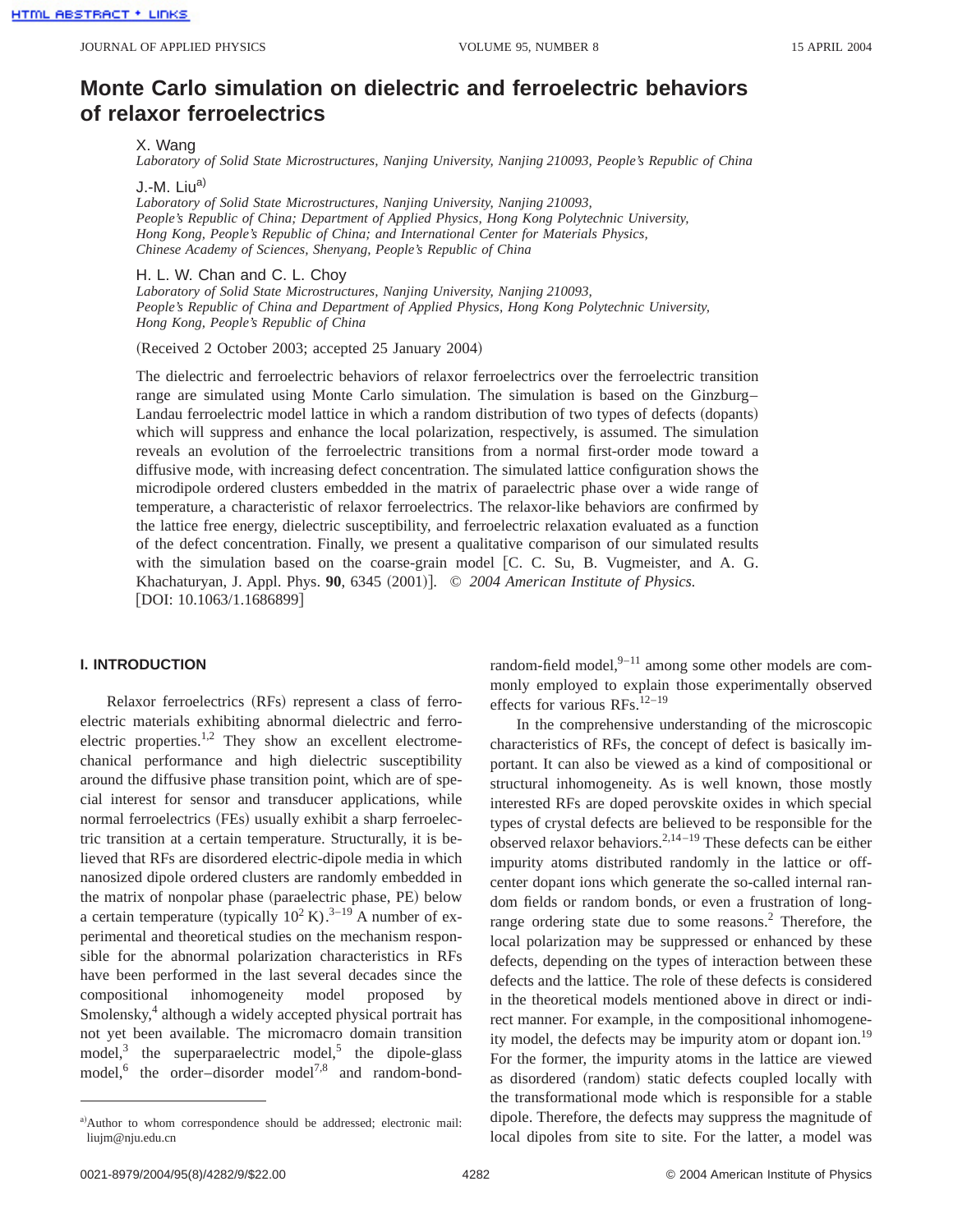proposed by Vugmeister and Glinchuk<sup>2</sup> where a highly polarizable paraelectric host lattice with a displacive dielectric response to external electric field *E* is considered. If this lattice is doped by off-center dopants, a local dipole will form and the local dopant may occupy one of the crystallographically equivalent off-center sites around the unit cell center, and the resultant dipole moment may align along one of the equivalent vectors. Such an off-center displacement may lead to an enhancement of local dipole moment.

From the above picture on the role of defects in RFs, one may argue that RFs can be virtually viewed as originating from a random doping of the two types of defects into a normal FE lattice, although it could be difficult to clearly identify the type of doping which can certainly enhance or suppress the local polar moment. Quite a few models mentioned above are based on this argument and they introduced a random field into the polar interactions considered in the original models. Recently, this idea was once more adopted by Semenovskaya and Khachaturyan<sup>20</sup> in the Ginzburg-Landau thermodynamic description of the FE lattice with impurity-induced defects and subsequently by the same group in the coarse-grain description of the Ginzburg– Landau theory.<sup>19</sup> They included the effect of local dipole fluctuations induced by impurity ions and dopants in the Landau free energy. In addition, these models represent a realistic description of multi-domained FE lattice in which the dipole–dipole interaction, domain wall energy, and even long-range elastic energy are taken into account,  $21-24$  while these interactions have been less considered in other models. Therefore, it would be interesting to apply the Ginzburg– Landau model to study the dipole configuration, the dielectric and ferroelectric behaviors in a FE lattice doped with various defects. In a previous work, we employed this model to study the relaxation of dielectric and ferroelectric behaviors observed in ferroelectric copolymers irradiated by highenergy proton beams in which the irradiated sites were viewed as induced defects suppressing the local polarization.25 The simulated results show a satisfactory consistency with the experiments.

In this article, we would like to perform a Monte Carlo (MC) simulation on the dipole configuration and dielectric behaviors in a defected Ginzburg–Landau model lattice in which both types of defects mentioned above are assumed to exist in a disordered configuration. We shall show a gradual evolution of the lattice from normal FE pattern to a coexistence of micropolar regions and nonpolar matrix. It is shown that the simulated dielectric susceptibility and polarization relaxation reproduce the main characteristics of RFs. We shall also perform a qualitative comparison of our simulated results with the simulation based on coarse-grain model of Su, Vugmeister, and Khachaturyan.<sup>19</sup>

# **A. Model**

Our MC simulation starts from a two-dimensional  $(2D)$  $L\times L$  lattice with periodic boundary conditions, where the PE phase takes the square configuration and the FE phase the rectangular one. On each lattice site  $i$  an electric dipole (polar) is imposed with its moment vector  $P=(P_x, P_y)$ , where  $P_x$  and  $P_y$  are the two components along *x* axis and *y* axis respectively, and their magnitude is allowed to change in order to minimize the lattice free energy. Although it was identified that for some RF systems the thermally activated flips of the dipoles may not be the unique mechanism with which the system undergoes the dielectric relaxation over the phase transition range, we still assume this mechanism to be the unique one because the other possible one, such as polarization resonance, cannot be dominant unless the temperature is low.26 Furthermore, each moment vector *P* is limited to take four orientations  $[0,\pm 1]$  and  $[\pm 1.0]$  while its magnitude is allowed to take any value within  $(0.1)$ . This limitation refers to the tetragonal structure of typical ferroelectric  $BaTiO<sub>3</sub>$ .<sup>23</sup> It should be noted here that the coarse-grain model by Su and co-workers represents an updated description of the domain structure of RFs, and the extensive threedimensional (3D) simulation based on this model indeed reveals the major features of RFs in terms of both microstructure and dielectric behaviors. Here in this article we give our attention to the configuration of electric dipoles in RFs. Although there is no quantitative comparison between our simulation and the 3D simulation, $19$  a qualitative consistence between them will be revealed.

As proposed by Semenovskaya and Khachaturyan,<sup>20</sup> we consider several free energy terms which will determine the dipole configuration in the lattice. They include the Landau free energy, the dipole–dipole Coulomb interaction, and the gradient energy accounting for the domain wall inhomogeneity. For normal FEs, the long-range elastic interaction cannot be neglected, but it is not essential for RFs if one adopts the picture of microdipole ordered clusters embedded in the nonpolar matrix. For a dipole of moment *P* at site *i* in a 2D lattice, the Landau free energy can be written as

$$
F_{\ell d}(P_i) = A_1 (P_x^2 + P_y^2) + A_{11} (P_x^4 + P_y^4) + A_{12} P_x^2 P_y^2
$$
  
+ 
$$
A_{111} (P_x^6 + P_y^6),
$$
 (1)

where subscript *i* refers to lattice site *i*,  $A_1$ ,  $A_{11}$ ,  $A_{12}$ , and *A*<sup>111</sup> are the free energy coefficients, respectively. For normal FEs,  $A_1 > 0$  favors a stable or metastable paraelectric phase while a first-order ferroelectric transition will occur if  $A_1$  $< 0.$ 

The domain wall gradient energy for a site *i* and its neighbor  $j$  can be written as<sup>20,23</sup>

$$
F_{\rm gr}(P_{i,j}) = \frac{1}{2} [G_{11}(P_{x,x}^2 + P_{y,y}^2) + G_{12}P_{x,x}P_{y,y} + G_{44}(P_{x,y} + P_{y,x})^2 + G'_{44}(P_{x,y} - P_{y,x})^2],
$$
\n(2)

where  $P_{i,j} = \partial P_i / \partial x_j$ . Since parameters  $G_{11}$ ,  $G_{12}$ ,  $G_{44}$ , and  $G'_{44}$  are all positive, in most cases this free energy term is positive, favoring a uniformly parallel alignment of dipoles. In addition, a generic choice of  $G_{11}$ ,  $G_{12}$ ,  $G_{44}$ , and  $G'_{44}$  may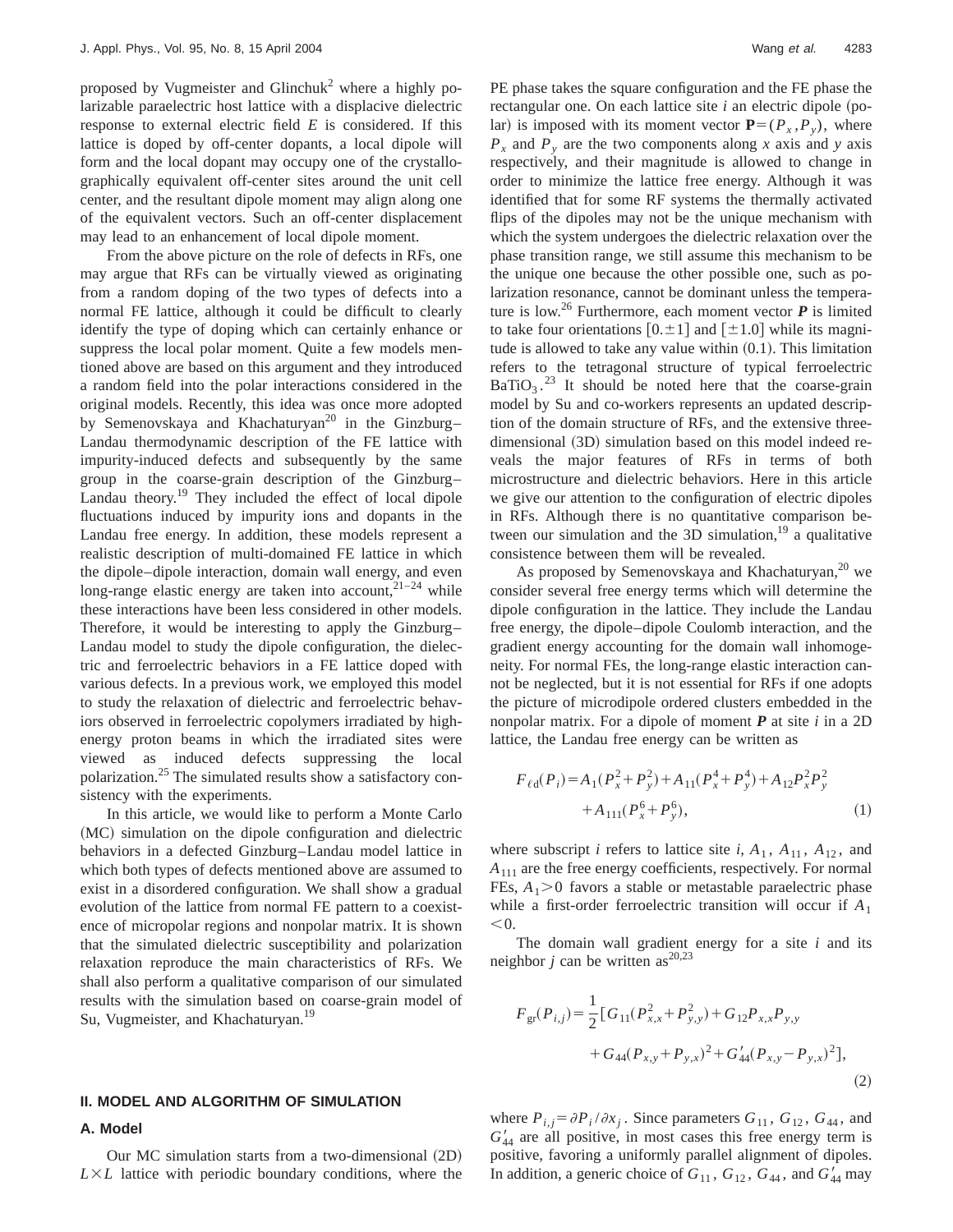result in anisotropic domain wall energy. The dipole–dipole Coulomb interaction for site *i* and its neighbors *j* has the following form in the SI unit: $^{23}$ 

$$
F_{di}(P_i) = \frac{1}{8 \pi \varepsilon_0 \chi} \sum_{\langle j \rangle} \left[ \frac{P(r_i) \cdot P(r_j)}{|r_i - r_j|^3} - \frac{3[P(r_i) \cdot (r_i - r_j)][P(r_j) \cdot (r_i - r_j)]}{|r_i - r_j|^5} \right], \quad (3)
$$

where  $\varepsilon_0$  and  $\chi$  are the vacuum susceptibility and relative dielectric susceptibility, respectively,  $\langle j \rangle$  represents a summation over all sites within a separation radius *R* centered at site *i*, parameters  $r_i$ ,  $r_j$ ,  $P(r_i)$  and  $P(r_j)$  here should be vectors,  $r_i$  and  $r_j$  are the coordinates of sites *i* and *j*, respectively. In a strict sense, *R* should be infinite but an effective cutoff at  $R=8$  is taken in our simulation without losing much accuracy. A minimization of  $F_{\text{di}}$  favors the head-to-tail alignment of dipoles. The energy for an antiparallel dipole alignment between two neighboring rows is slightly lower than that for a parallel alignment between the two rows. By an appropriate choice of parameters  $G_{11}$ ,  $G_{12}$ ,  $G_{44}$ , and  $G'_{44}$ , the system prefers a ferroelectric transition upon a lowering of temperature.

Finally, the electrostatic energy induced by an external electric field is

$$
F_E(P_i) = -P_i \cdot E,\tag{4}
$$

where  $E$  is the external electric field, and  $P_i$  and  $E$  are vectors. In our simulation, vector  $E$  takes the  $\lceil 1.0 \rceil$  direction. The total free energy counting all of these interactions for site *i* is

$$
F_i(P_i) = F_{\ell d} + F_{gr} + F_{di} + F_E.
$$
 (5)

Now we consider the effect of defects. It may be argued that a doping of these defects not only influences on the Landau free energy  $F_{\ell d}$  but also the other three terms  $F_{\ell d}$  and  $F_{\text{di}}$ . However, the latter two terms are related to the dipole– dipole interactions and then are the resultant effects. The randomly distributed defects lead to a spatial distribution for the coefficients  $A_1$ ,  $A_{11}$ ,  $A_{12}$ , and  $A_{111}$  in the Landau free energy Eq.  $(1)$ . It was assumed that only  $A_1$  is affected by the defects and the other three coefficients remain unchanged. That is $^{20}$ 

$$
A_1(r_i) = A_{10} + b_m \cdot C(r_i),
$$
  
\n
$$
A_{10} = \alpha (T - T_0), \quad \alpha > 0,
$$
\n(6)

where  $\alpha$ >0 is a materials constant, *T* is temperature, *A*<sub>10</sub> is the coefficient  $A_1$  in Eq. (1),  $T_0$  is the critical temperature for a normal FE crystal with first-order phase transition features. Here we do not identify the difference between  $T_0$  and the Curie point  $T_c$  because we do not focus on the critical phenomena associated with the FE transitions;  $C(r)$  is the concentration of both types of defects,  $b_m$  is the coefficient characterizing the effect of defects on  $T_0$ , and it may be positive or negative, depending on the type of defects considered. We consider two types of defects: type *I* which can enhance the local dipole moment  $(b_m<0)$  and type *II* that will suppress the moment  $(b_m>0)$ . We define a parameter  $C_p$  within [0.1] to partition the defects into the two types. There are totally  $C_p \cdot C \cdot L^2$  type I defects and  $(1 - C_p) \cdot C \cdot L^2$  type II defects in the lattice.

## **B. Algorithm of simulation**

As mentioned above, we assume that the dielectric and ferroelectric relaxation is uniquely determined by the thermally activated flip sequence. Thus the MC simulation is performed via the kinetic Metropolis algorithm. The simulation procedure is described below. For the initial lattice, each site is assigned a dipole with its moment magnitude *P* taken randomly within  $(0,1)$ , and its orientation being one of the four states:  $[\pm 1.0]$  and  $[0.\pm 1]$ , respectively. At the same time, whether a defect to be chosen to attach this site is determined by comparing a random number  $R_1$  with  $C$ . If  $R_1$  
ightarrow C, this site is attached with a defect and is not otherwise. Then second random number  $R_2$  is generated to determine the type of this defect. If  $R_2 \leq C_p$ , this defect belongs to type I, and to type II otherwise. The degree of order of both the moment enhancement and suppression is chosen randomly within  $[0.5b_m, b_m]$ .

The simulation begins at an extremely high temperature  $kT=12.0$  where *k* is the Boltzmann constant and will be omitted later for convenience, and then *T* decreases step by step during the simulation ( $T^0$ =3.0 is chosen). At each temperature step, a site *i* is chosen at random,  $F_{\ell d}$ ,  $F_{gr}$ ,  $F_{di}$ , and  $F_E$  are calculated, respectively, to obtain  $F_i$ . This site is then assigned another dipole with its magnitude and orientation taken randomly to simulate the dipole flip. Subsequently,  $F_i$ is calculated again to compare with the value of  $F_i$  before the assigned flip, and the difference of  $F_i$  after and before the assigned flip is  $\Delta F_i$ . A probability p is calculated from the Metropolis algorithm

$$
p = \exp(\Delta F_i / kT). \tag{7}
$$

A third random number  $R_3$  is generated and compared with p. If  $R_3 \leq p$ , the assigned flip is performed and rejected otherwise. Then one cycle of simulation is completed and a new cycle is initiated until a given number of cycles has been completed. The time of simulation is scaled by the Monte Carlo step (mcs) and one mcs represents  $L \times L$  cycles described above. In our simulation, the initial 600 mcs runs are done and then the configuration averaging is performed over the subsequent 2500 mcs. The lattice saved in the last run is chosen as the initial lattice for the next temperature step, and the simulation is done with the same algorithm. The data presented below represent an averaging over four runs with different seeds for random number generator.

For the thermally activated dipole flips, under an external ac-electric field *E* of frequency  $\omega$  and amplitude  $E_0$ , the dielectric susceptibility  $\chi$  is defined as<sup>19</sup>

$$
\chi' = \frac{K}{NT} \left\langle \sum_{i}^{N} \frac{1}{1 + (\omega \cdot \tau/\omega_0)^n} \right\rangle,
$$
  

$$
\chi'' = \frac{K}{NT} \left\langle \sum_{i}^{N} \frac{\omega \cdot \tau/\omega_0}{1 + (\omega \cdot \tau/\omega_0)^n} \right\rangle,
$$
 (8)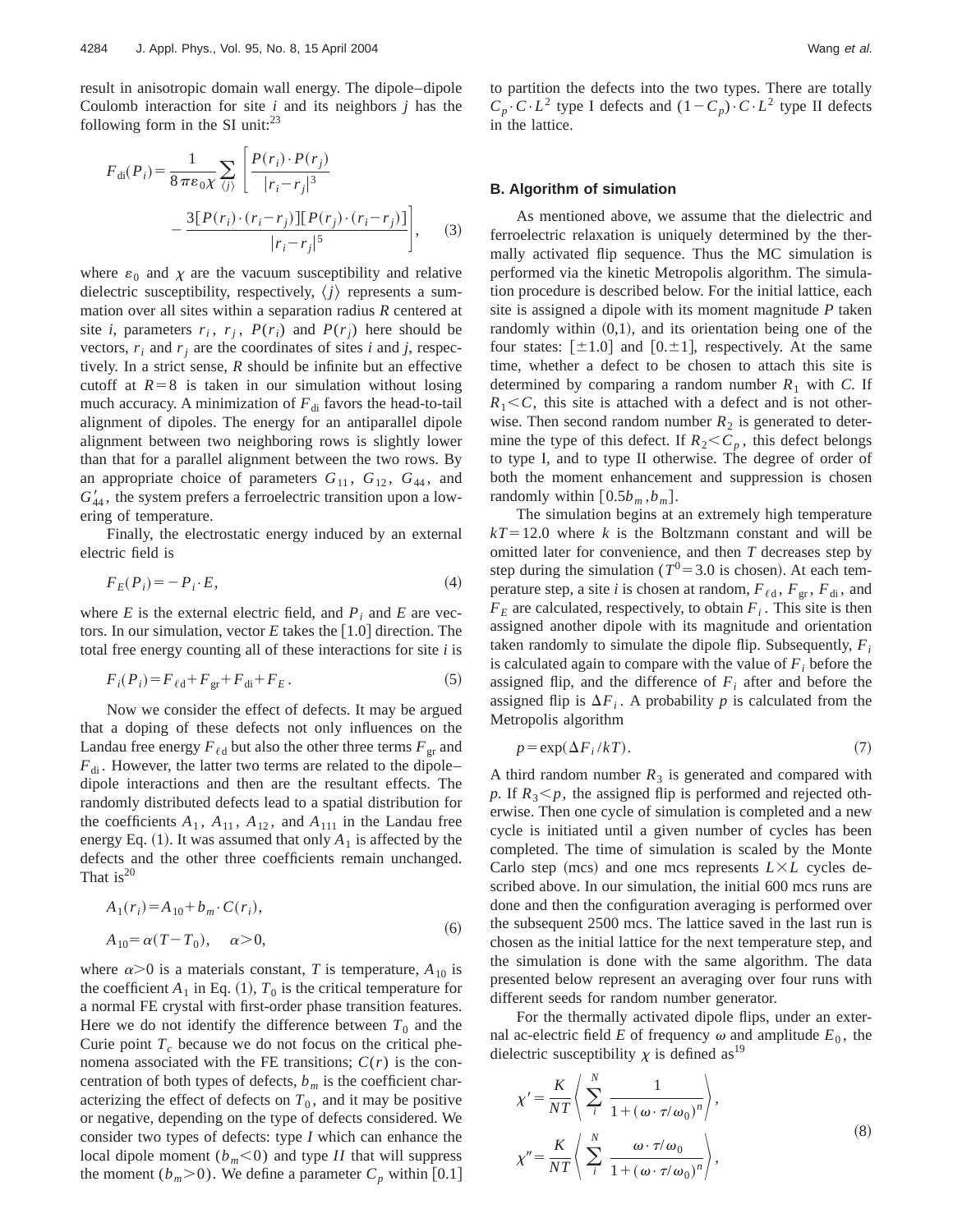TABLE I. System parameters used in the simulation.

| Parameter                     | Value | Parameter | Value | Parameter                     | Value  |
|-------------------------------|-------|-----------|-------|-------------------------------|--------|
| $\tau^{\scriptscriptstyle 0}$ | 3.0   | $\alpha$  | 1.0   | $A_{11}$                      | $-0.5$ |
| $A_{12}$                      | 9.0   | $A_{111}$ | 0.8   | $G_{11}$                      | 1.0    |
| $G_{14}$                      | 0.2   | $G_{44}$  | 1.0   |                               | 40     |
| $E_0$                         | 0.20  | $C_n$     | 0.3   | $\omega$ (mcs <sup>-1</sup> ) | 0.01   |

where  $\langle \rangle$  represents the configuration averaging, *n* is the frequency dispersion exponent which depends on the system to be studied and we follow the Debye model and take *n* = 2,  $\chi'$  and  $\chi''$  are the real and imaginary parts of  $\chi$ ,  $\omega_0$  is the polariton frequency which is a material constant,  $\tau$  is the averaged time for dipole switching from one state to another,  $N = L<sup>2</sup>$  and *K* is a temperature-dependent constant. For RFs, the lattice is inhomogeneous once  $C>0$ , time  $\tau$  becomes site dependent and it can be expressed in the Arrhenius form<sup>19</sup>

$$
\tau = \tau_0 \cdot \tau' = \tau_{00} \exp(-F_{\ell d}/kT) \cdot \tau',\tag{9}
$$

where  $\tau_0$  is the characteristic flip time for a noninteracting system, which is actually determined by the energy barrier referring to the Landau free energy  $F_{\ell d}$  in the mean-field approximation,  $\tau_{00}$  is the pre-exponential factor which scales the characteristic time for lattice vibration. If  $F_{\ell d} < 0$ , it means that this dipole is in a stable state and its flip becomes relatively difficult. Here,  $\tau_{00} = 1.0$  and  $\tau'$  is the averaged inversely number of flips for the dipole at site *i per mcs*. The free energy and lattice parameters used in the simulation are chosen and the dimensionless normalization of them is done following the work by Hu and Chen on the dynamics of domain switching in BaTiO<sub>3</sub> system.<sup>23</sup> Such a choice is somewhat arbitrary since we are not focusing on any realistic system in a quantitative sense. These parameters are given in Table I.

# **III. RESULTS OF SIMULATION AND DISCUSSION**

## **A. Dipole configuration**

We first study the evolution of the dipole configuration with increasing defect concentration  $C$  ( $C_p$ =0.3). In Fig. 1 we show the snapshot lattices for a normal FE lattice at several temperatures, where the length and direction of the arrows represent the magnitude and orientation of the dipole moment. For a high  $T = 5.0 \gg T_0$ , as shown in Fig. 1(a), the moment of all dipoles is very small and their alignment is totally disordered, a typical configuration for a paraelectric phase. As *T* is close to  $T_0$   $T=3.5$ , Fig. 1(b)], the dipole moment is still small and no long-range dipole order is found, either.

Once *T* is below  $T_0$ , the ferroelectric phase transitions occur and the disordered dipole alignment evolves into a long-range ordered structure. A clear ferroelectric multidomain configuration is formed, with the well-predicted head-to-tail dipole alignment and preferred 90° domain walls, as shown in Fig.  $1(c)$ , where one sees the moment magnitude become much bigger than the PE phase. Those dipoles on the domain walls are still small in moment and



FIG. 1. Simulated snapshot dipole configuration at various temperatures  $(T)$ for a normal ferroelectric lattice.

their alignment remains partially disordered. At a low *T* (*T*  $=1.0$ ), the degree of disordering on the walls is significantly suppressed and an almost perfect multi-domain lattice is observed.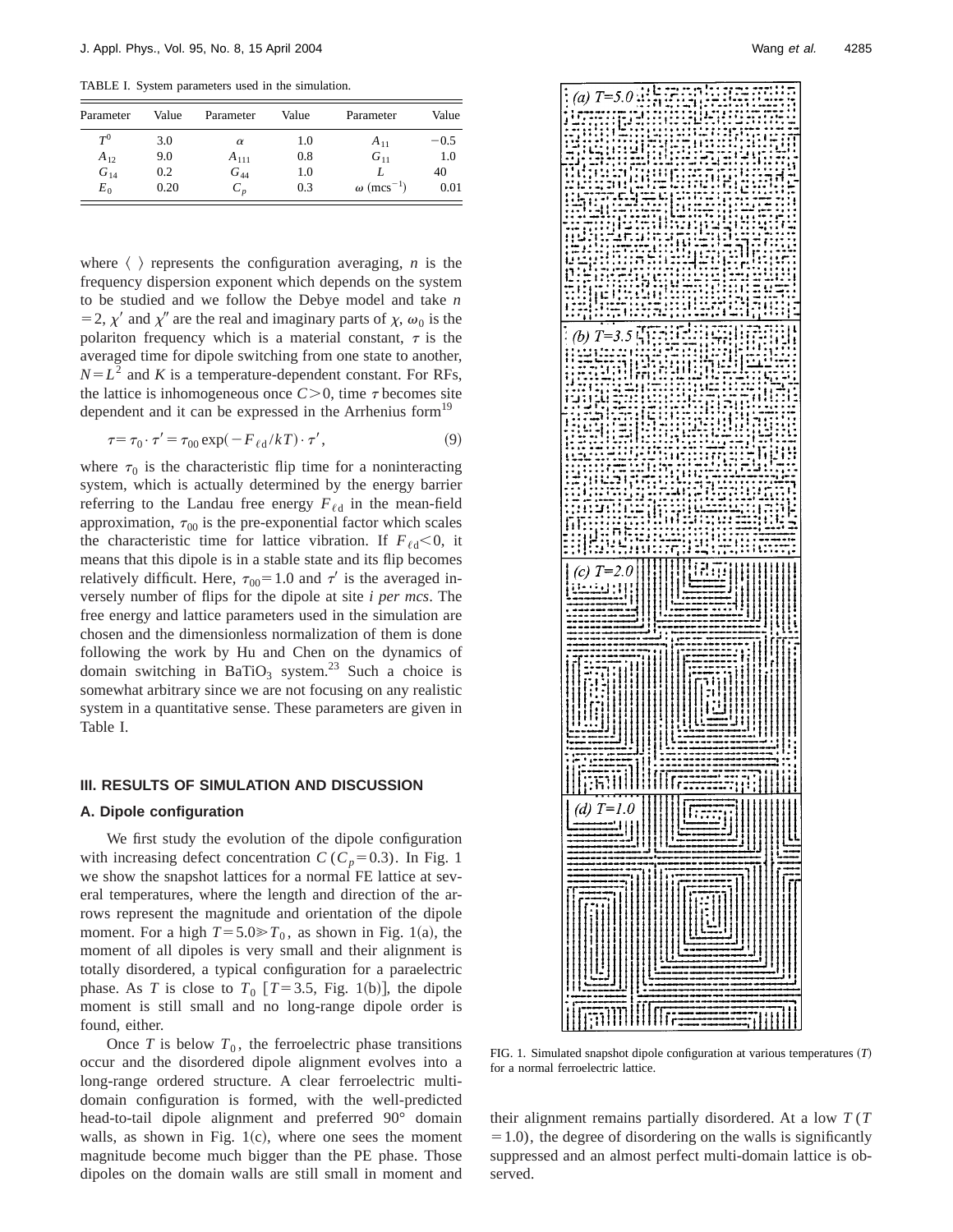

FIG. 2. Simulated snapshot dipole configuration at various temperatures  $(T)$ for a defective lattice of  $C=0.5$ . The circles indicate the local ordered dipole clusters.

When the defects are doped into the lattice  $(C>0)$ , one sees quite different lattice configurations, as shown in Fig. 2 for  $C=0.5$ . Because the lattice is doped with two types of defects, we indeed find that there are some small-sized areas in which the dipole alignment is ordered at  $T \geq T_0$  (*T*  $=$  5.0), i.e., some local clusters of ordered dipoles form at a temperature much higher than  $T_0$ . As  $T=3.5$ , slightly above  $T<sub>0</sub>$ , this clustering tendency becomes more significant, as shown by the circled areas in Fig.  $2(b)$ . The number and size of the clusters increase with decreasing *T*. On the other hand, as *T* is below  $T_0$ , however, we do not see a perfect longrange ordered dipole configuration, while the lattice still consists of clustered areas of ordered dipoles embedded in the matrix of paraelectric phase. With further decreasing of *T*, a gradual growth and coalescence of these ordered clusters is observed, and a normal ferroelectric configuration can be predicted at a very low temperature.

Obviously, all features described above are well evidenced for RFs in which nanopolar clusters are embedded in the PE matrix over a wide range of temperature both above and below  $T_0$ . The feature of diffusive phase transitions is clearly reproduced, indicating that the present model works well in describing the microstructure of RFs. Here, it should be mentioned that in Fig. 2 the long-range ordered configuration is already well developed as *T* falls down to  $T=1.0$ [Fig.  $2(d)$ ], at which the well-defined domain pattern can be identified although there still are some small dipoledisordered zones inside the domains. This configuration can be viewed as the frozen one, which reflects somehow the freezing behavior of relaxor ferroelectrics with decreasing temperature.<sup>18</sup> To further confirm this feature, we simulate the evolution of dipole configuration as  $C=0.9$ , as shown in Fig. 3. We can see that the FE phase transitions become even broader. While quite a number of relatively bigger dipoleordered clusters can be seen at  $T=5.0$  and 3.5, no welldefined domain is available even when *T* is as low as *T*  $=1.0$ . That is to say that when *C* is bigger, the ferroelectric transitions cannot be completed unless *T* is lower. Given the temperature, the bigger  $C$  is, the smaller the ordered clusters are.

#### **B. Dielectric susceptibility**

We present in Figs.  $4(a)$  and  $4(b)$  the evaluated dielectric susceptibility (real and imaginary parts  $\chi'$  and  $\chi''$ ) as a function of *T* for lattices of different defect concentrations. Looking at the behaviors of the real part, the lattice at  $C=0$  exhibits a typical FE transition characterized with the sharp peak of  $\chi'$  at the transition point. Here it should be mentioned that the dielectric peak remains finite although the transition is first ordered, due to the limited lattice size and multi-domained structure. Correspondingly, the imaginary part also shows a peak at the transition point. With increasing defect concentration, one sees a remarkable broadening of the dielectric peak around the transition point and the peak position also shifts slightly toward the low-*T* side. Over the high temperature range  $(T>T_0)$ ,  $\chi'$  decreases slightly with increasing *C*, while over the low *T* range  $(T < T_0)$  it increases significantly with *C*. This result may partially explain why the relaxor materials show a higher dielectric susceptibility than the normal FEs. The imaginary part  $\chi''$  does not show large *C* dependency over the high-*T* range, but it increases, too, with increasing *C* over the low-*T* range, the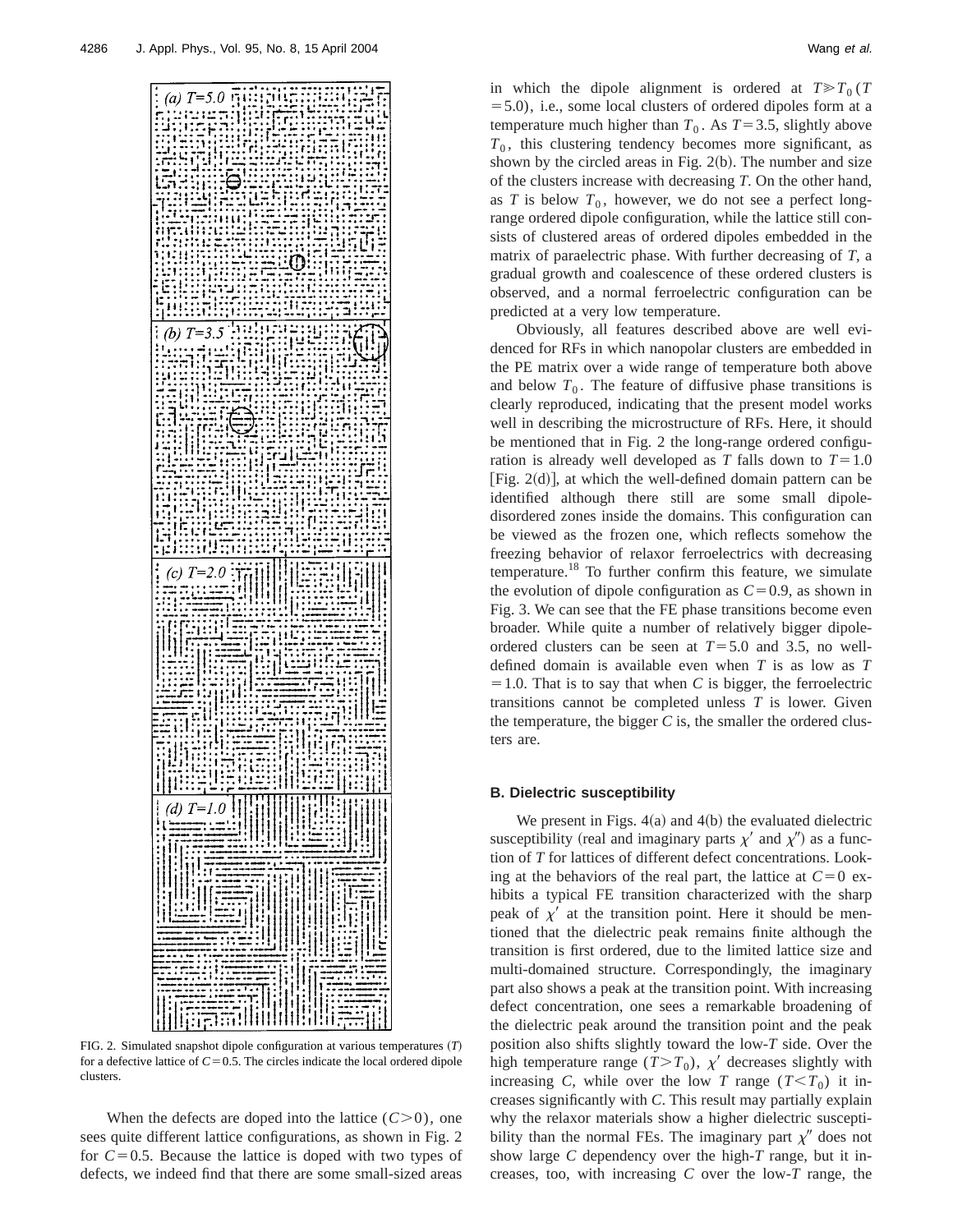

FIG. 3. Simulated snapshot dipole configuration at various temperatures  $(T)$ for a defective lattice of  $C=0.9$ . The circles indicate the local ordered dipole clusters.

more remarkable when *T* is lower. As *C* is extremely big  $(C=0.9)$ , which means almost all lattice sites are occupied by the two types of defects, no peak for  $\chi^{\prime\prime}$  all around the transition point can be observed and it increases monotonously with decreasing temperature. This behavior has never been observed experimentally and its significance is under doubt (to be discussed below).

The significantly broadening behavior of  $\chi'$  is the major characteristic of RFs whose microstructures are featured by the simulated configurations shown in Figs. 2 and 3. To understand the susceptibility enhancement at  $T < T_0$ , one may consult Eq. (8) and we focus on the real part  $\chi'$ . It depends mainly on term  $\tau_0 \sim \exp(-F_{\ell d}/kT)$  and  $\tau'$ . For  $\tau_0$ , given a temperature *T*, as the first-order approximation, one has  $F_{\ell d} \sim [A_1 \cdot (T - T_0) + b_m \cdot C(1 - 2C_p)]P^2$  where  $F_{\ell d}$  is the averaged value over the whole lattice. So  $F_{\ell d}$  increases with increasing *C* and  $\tau_0$  becomes shorter as *C* is bigger. On the other hand,  $\tau'$  would be shorter if a site is attached with a type II defect and longer for a type I defect. On the average sense,  $\tau'$  becomes shorter since  $C_p = 0.3 \le 0.5$ . Therefore  $(\tau_0 \cdot \tau')$  is smaller when *C* is bigger, resulting in larger  $\chi'$ and  $\chi''$  when *T* is below  $T_0$ . When  $T>T_0$ , the energy barrier for dipole flip is zero and thus  $\tau_0$  can be viewed as a constant. However, those sites with the type I defects would need a longer time to realize the dipole flip because of the larger dipole moment *P*, thus  $\tau'$  will become longer when *C* is bigger. Therefore, above  $T_0$  one is shown a lower susceptibility for a lattice of bigger *C*.

For the diffusive phase transitions, the two parameters associated with the susceptibility peak, i.e., the peak position  $T_m$  and height  $\chi'_m$ , as a function of the defect concentration *C*, is interesting. The evaluated  $T_m$  and  $\chi'_m$  are presented in Fig.  $4(c)$ . Both parameters show a roughly linear decreasing with increasing *C*, indicating a significant suppression of the sharpness of the ferroelectric transition by the doped defects induced to the lattice.

## **C. Dynamic response of polarization**

The excellent electromechanical performance of RFs is believed to originate from the flexible dynamic switching of the dipoles under external electric field, relative to the relatively worse dynamic response of the normal FEs of longrange dipole order.<sup>27</sup> We evaluate the static polarization component  $P<sub>x</sub>$  of the lattice averaged over about 2500 periods of the ac-electric field and the results are presented in Fig. 5 where  $P_x$  is plotted as a function of temperature. With decreasing *T*,  $P_x$  increases gradually until  $T \sim T_0$ , and then begins to fall down when  $T$  is below  $T_0$ . This peak pattern reflects the strong fluctuations of ordering of the dipole moment during the phase transitions. What is interesting here is the dependence of  $P_x$  below the peak position on the defect concentration *C*. It is easily understood that for a normal FE of multi-domain structure, the residual polarization at low *T* under a small-signal field must be very close to zero, as shown in Fig. 5 as  $C=0.0$ . As *C* increases, one sees the residual polarization also increase and reach up to  $\sim 0.05$  as  $C=0.50$ . This remarkable residual polarization allows us to argue that the microordered dipole clusters as shown in Figs.  $2(c)$  and  $2(d)$  are more flexible in responding to the external field than the long-range ordered domain shown in Figs.  $1(c)$ and  $1(d)$ , because for the latter any dipole flip is seriously bonded by the dipole–dipole interaction and the domain wall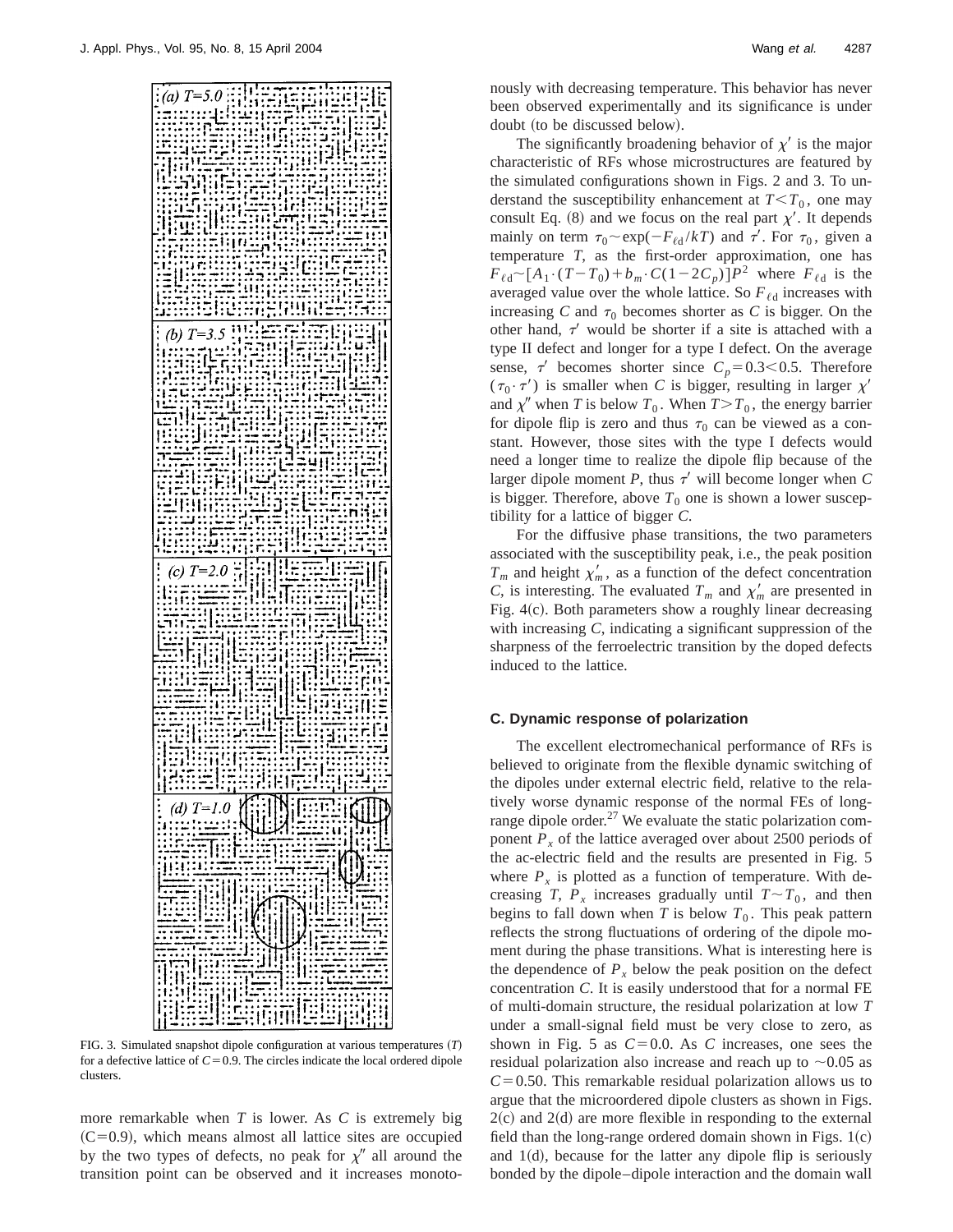

FIG. 4. Simulated dielectric susceptibility as a function of temperatures for lattices of different defect concentrations numerically labeled. (a) Real part  $\chi'$  and (b) imaginary part  $\chi''$ . (c) Evaluated temperature  $T_m$  for the dielectric susceptibility  $(\chi')$  peak and the peak height  $\chi'_m$  as a function of concentration *C*. The exponent  $n=2$  is taken for the simulation [Eq. (8)].

energy, while for the former the clusters have no neighboring resistance on their boundaries.

As *C* is bigger, the volume fraction of the ordered dipole clusters becomes lower and thus the component  $P_x$  is smaller, too, because the averaging is over the whole lattice.



FIG. 5. Simulated polarization component  $P<sub>x</sub>$  averaged over the whole lattice as a function of temperature *T* at different concentration *C*.



FIG. 6. Evaluated free energy terms  $F_{\ell d}$ ,  $F_{di}$ , and  $F_{gr}$  as a function of temperature *T* for lattices of different concentration *C*.

The flexible dynamic response effect in RFs as revealed above can no longer be reflected by parameter  $P<sub>x</sub>$ .

## **D. Dependence of free energy terms on defect concentration**

We also study the free energy terms,  $F_{\ell d}$ ,  $F_{di}$ , and  $F_{gr}$ as a function of *T* for the lattices of different values of *C*, and the results are shown in Fig. 6. It is shown that the behavior of  $F_{\ell d}$  as a function of *T* can be divided into two regions:  $T>T_0$  and  $T < T_0$ . In the two regions  $F_{\ell d}$  changes linearly with *T*, with the slope at  $T < T_0$  larger than that at  $T > T_0$ . The whole curve shifts downward with increasing *C*. The two well-separated regions at  $C=0.0$  become hardly identifiable from each other with increasing *C*. To qualitatively understand these behaviors, we again look at Eq.  $(1)$ . Because there are two types of defects doped into the lattice, as a rough approximation, we neglect the fourth-order and higher order terms and write  $F_{\ell d}$  as

$$
F_{\ell d} \approx \alpha P_2^2 T + [ |b_m| \cdot C (1 - C_p) - \alpha T_0 ] P_2^2 + \alpha P_1^2 T
$$
  
-(|b\_m| \cdot C \cdot C\_p + \alpha T\_0) P\_1^2  

$$
\approx \alpha P_1^2 T - (|b_m| \cdot C \cdot C_p + \alpha T_0) P_1^2,
$$
 (10)

where  $P_1$  and  $P_2$  are the averaged dipole moment for those sites doped with type I and type II defects, respectively. Ob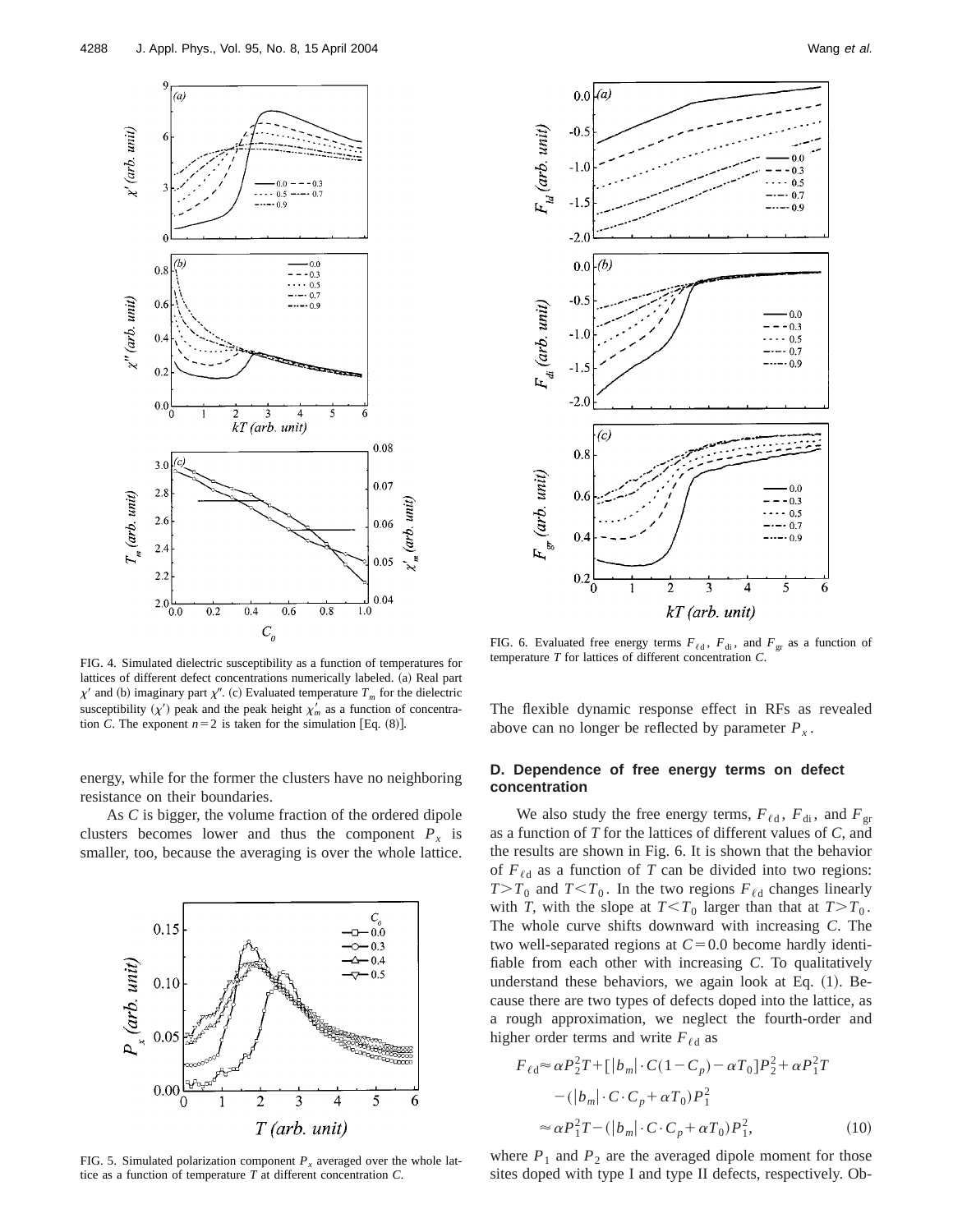viously,  $P_1 \ge P_2 \sim 0.0$ . It is clearly seen that  $F_{\ell d}$  is a linear function of *T* as long as  $P_1$  does not change much. In fact, in the case of  $C=0$ , except from the transition point  $T_0$  which is site dependent in the case of  $C>0$ ,  $P_1$  does not change remarkably above and below  $T_0$ , respectively, but at  $T < T_0$ it is larger than that at  $T>T_0$ , thus the slope of  $F_{\ell d}(T)$  at  $T < T_0$  is, of course, bigger than that at  $T > T_0$ . As  $C > 0$ , the change of *P* is gradual over a wide range of temperature and the two linear regions at  $C=0$  are smeared gradually, too. As for the downshift of the  $F_{\ell d}$ <sup>-</sup> T curve, Eq. (10) shows that the increasing *C* results in this effect, and basically, one can predict a linear dependence of the shift on *C*.

The behaviors of terms  $F_{di}$  and  $F_{gr}$  as a function of *T* as various values of *C*, shown in Figs.  $6(b)$  and  $6(c)$ , are easily understood. For  $F_{\text{di}}$ , we look at the dependence on *C* below  $T_0$ , as shown in Fig. 6(b). Take the case of  $C=0$  as a reference. Once the FE transition occurs, the dipole ordering leads to a rapid decrease of  $F_{di}$ . The introduction of the defects gives rise to the disordering of the dipole alignment on the one hand, and a slight reduction of the dipole moment on the other. Both effects will increase  $F_{di}$ . At  $C=0.9$ , one cannot observe the transition anymore.

For the gradient energy  $F_{gr}$ , it is always positive and its magnitude is determined by the degree of disorder of dipole alignment, i.e., the difference in moment and orientation between site *i* and its four neighbors. The very weak dipole ordering sequence above  $T_0$  with decreasing  $T$  is reflected by the decreasing of  $F_{gr}$  with decreasing *T*, as shown in Fig.  $6(c)$ . As *C* increases, the very small averaged dipole moment above  $T_0$  is enhanced due to  $C_p=0.3$ , leading to a slight upward shift of  $F_{gr}$ . At  $C=0$ , the rapid decrease of  $F_{gr}$  at a temperature slightly below  $T_0$  is ascribed to the ferroelectric transition where  $P_{ij}$  in Eq. (3) is sharply reduced due to the first-order dipole ordering. This effect will be weakened by the introduced defects, since the defect-induced inhomogeneity enhances  $P_{ij}$ . Thus,  $F_{gr}$  increases with increasing *C*.

## **IV. COMPARISON AND REMARKS**

As mentioned above, the extensive MC simulation in a 3D lattice based on the coarse-grain model by Su and  $\rm{co\text{-}words}^{19}$  reproduced quite well the major features of RFs. A qualitative consistency of our simulation with the coarse-grain model simulation is identified. In terms of the microstructure of RFs, both simulations reveal a picture of ferroelectric nano-sized polar-ordered regions embedded in the matrix of paraelectric phase due to the defect effect. The gradual or ''diffuse'' phase transition feature when *C* increases is revealed in both simulations. Our simulation started from a disordered dipole configuration, which produces a nonzero but very small average macroscopic dipole moment for lattices of different *C* at low *T* range, as shown in Fig. 5, which coincides with the simulation of Su and  $\rm{co\text{-}words}^{19}$  while the peaks appearing during the phase transitions in Fig. 5 are induced by the small ac-electric field. In fact, from the dipole configurations shown in Figs.  $1-3$ , it is shown that each dipole in the ordered clusters increases in magnitude with decreasing temperature, although the lattice averaged dipole moment remains quite small even at low *T*. The freezing effect of the dipole flip at low *T* is also identified if one refers to the dipole configurations shown in Figs. 1–3. We did not simulate the configuration evolution from an ordered initial lattice, but it can be predicted that such a simulation will produce similar results as revealed in the coarse-grain model.

Furthermore, looking at the dielectric constant as a function of *T*, one is shown that the coarse-model of Su and co-workers<sup>19</sup> reveals a diffusive frequency dispersion of the dielectric constant for RFs in comparison with normal ferroelectrics. This diffusing frequency dispersion behavior can be indirectly reflected in our simulated results shown in Figs. 4 and 5, where the significantly broadening dielectric constant [Fig. 4(a)] and dipole moment  $P_x$  (Fig. 5) as a function of temperature, with increasing defect concentration *C*, are indicated. Therefore, we are shown that our simulation is qualitatively consistent with the coarse-grain model and the associated MC simulation.<sup>19</sup>

The main properties of RFs have been reproduced as shown above by using the Ginzburg–Landau model for a defective lattice. We are shown that this model reproduces the coexistence of the microdipole-ordered regions and PE phase, and the diffusive phase transition behaviors for dielectric susceptibility and domain switching as well. Compared to other models for RFs, the Ginzburg–Landau model represents one of the realistic descriptions of FE phase transitions. It takes into account the main interactions for ferroelectric systems. In fact, this model has been very successful in describing the details of 90° and 180° domain structures which represent the most complicated issue in the physics of ferroelectrics. Therefore, together with the work of Semenovskaya and Khachaturyan, the present investigation is an important extension of the Ginzburg–Landau model to the relaxor ferroelectrics.

However, it is still too early to claim a realistic and quantitative calculation of the dielectric and ferroelectric properties for real RFs using this model and associated simulation algorithms. The main challenges can be summarized as follows. First, the significant frequency dependence of the dielectric susceptibility for RFs cannot be reasonably reproduced by this model, although this inconsistence may be ascribed to the definition of the susceptibility Eq.  $(8)$  which is based on unique characteristic time for dielectric relaxation, as assumed in the Debye model. The frequency dispersion of dielectric susceptibility of RFs was extensively studied experimentally and different models were proposed for different RFs. In fact, with the definition Eq.  $(8)$  where  $n=2$ , the simulated frequency dispersion is much more significant than that experimentally revealed.<sup>28</sup> Second, the Ginzburg– Landau model assumes that the thermally activated dipole flip is the unique mechanism for the dielectric relaxation. This assumption was recently criticized and it was claimed that the low temperature resonance response is important for the dielectric relaxation in the dipole-ordered regions.<sup>26</sup> Third, one may argue that the four allowed states of the dipole orientation as imposed over the whole temperature range is not reasonable. For the long-range ordered state well below  $T_0$  in the rectangle lattice, this assumption is acceptable, while the number of allowed states may be more than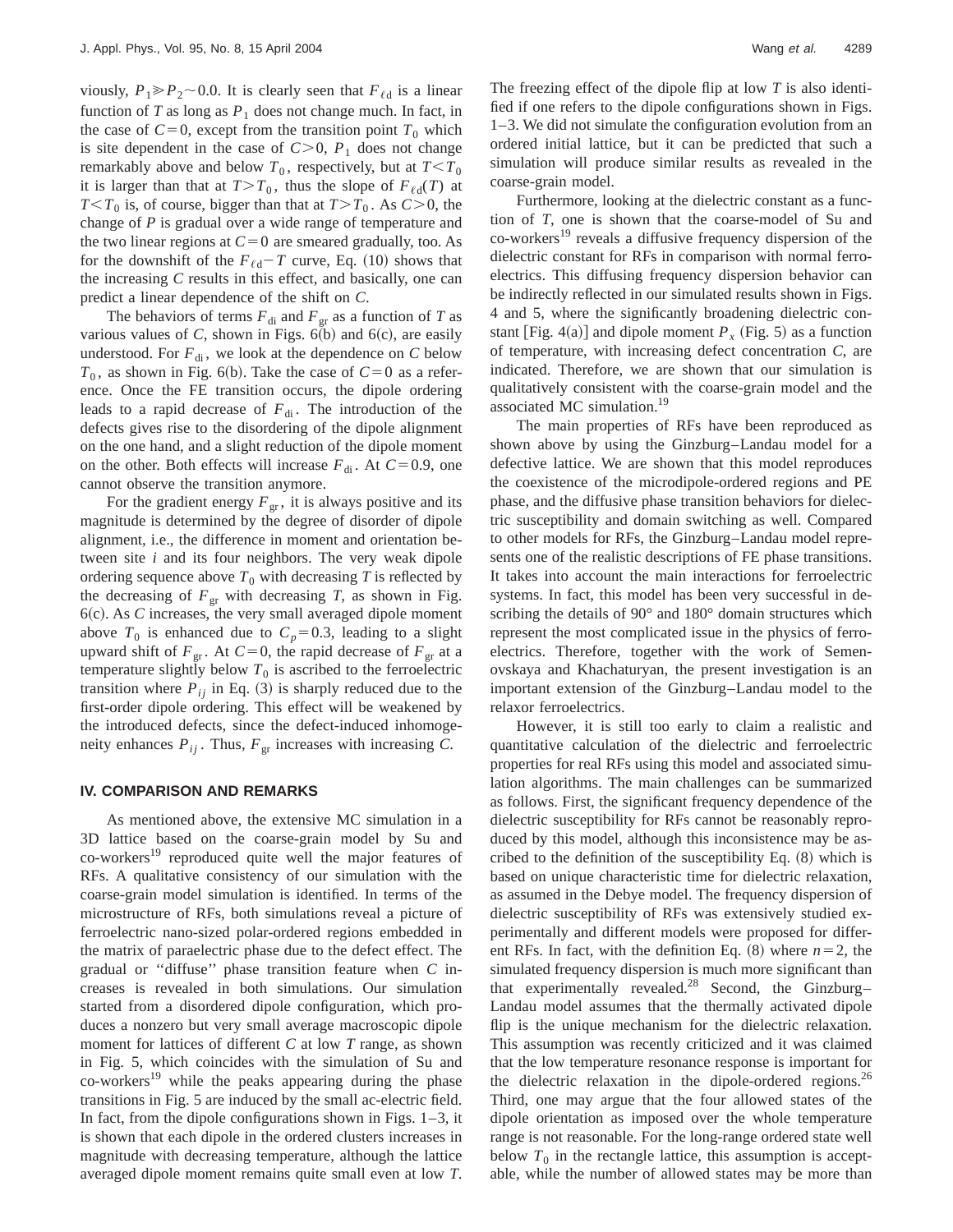four above  $T_0$  and during the phase transitions. A bigger number of states will result in a higher dielectric susceptibility because parameter  $\tau'$  is shorter. Finally, the disorder– order phenomenon as often identified for the typical RFs cannot be predicted by the present model. The essence of this effect seems still unclear in the framework of the Ginzburg– Landau model. These issues are studied in the ongoing work and will be reported elsewhere.

# **V. CONCLUSION**

In conclusion, we have investigated in detail the dielectric and ferroelectric relaxation of a mode relaxor system doped with two types of defects by Monte Carlo simulation technique. The mode lattice is based on the Ginzburg– Landau model of first-order phase transitions and the two types of defects are assumed to play a role of enhancing and suppressing the local dipole moment, respectively. It has been revealed that with increasing defect concentration the simulated dipole configuration evolves from the normal ferroelectric lattice to the relaxor ferroelectric one in which the microregions of ordered-dipole clusters are embedded in the matrix of paraelectric phase. The simulated dielectric susceptibility as a function of temperature shows significantly diffusive characters and its value in the ferroelectric ordering state increases with the increasing defect concentration. The flexible dynamic response of the dipoles to the external ac-electric field with the normal ferroelectrics as reference has been demonstrated. A qualitative consistency between the present simulation and the coarse-grain model simulation is shown.

## **ACKNOWLEDGMENTS**

The authors would like to acknowledge the support from the National Key Project for Basic Research of China (2002CB613303), the National Natural Science Foundation of China through Project Nos. 50332020 and 50172020, and LSSMS of Nanjing University as well.

- $1$ L. E. Cross, Ferroelectrics **151**, 305 (1994).
- $^{2}$ B. E. Vugmeister and M. D. Glinchuk, Rev. Mod. Phys. **62**, 993 (1990).
- $3X.$  Yao, Z. Chen, and L. E. Cross, J. Appl. Phys. **54**, 3399  $(1983)$ .
- <sup>4</sup>G. A. Smolensky, J. Phys. Soc. Jpn. **28**, 26 (1970).
- <sup>5</sup>L. E. Cross, Ferroelectrics **76**, 241 (1987).
- 6D. Viehland, S. J. Jang, L. E. Cross, and M. Witting, J. Appl. Phys. **68**, 2916 (1990).
- ${}^{7}$ N. Setter and L. E. Cross, J. Mater. Sci. 15, 2478 (1982).
- <sup>8</sup> C. A. Randall and A. S. Bhalla, Jpn. J. Appl. Phys., Part 1 **29**, 327 (1990). 9V. Westphal, W. Kleemann, and M. D. Glinchuk, Phys. Rev. Lett. **68**, 847  $(1992).$
- <sup>10</sup>W. Kleemann, Int. J. Mod. Phys. B 7, 2469 (1993).
- $11$  R. Pirc, B. Tadic, and R. Blinc, Phys. Rev. B 36, 8607 (1987).
- 12A. P. Levanyuk and A. S. Sigov, *Defects and Structural Phase Transitions* (Gordon and Breach, New York, 1988).
- <sup>13</sup>N. Ichinose, Ferroelectrics **203**, 187 (1997).
- 14Q. M. Zhang, J. Zhao, T. R. Shrout, and L. E. Cross, J. Mater. Res. **12**, 1777 (1997).
- <sup>15</sup> C. H. Park and D. J. Chadi, Phys. Rev. B **57**, 13961 (1998).
- 16Z. Wu, W. Duan, Y. Wang, B. L. Gu, and X. W. Zhang, Phys. Rev. B **67**, 052101 (2003).
- $17E$ . Courtens, Phys. Rev. Lett. **52**, 69 (1984).
- <sup>18</sup> A. K. Tagantsev, Phys. Rev. Lett. **72**, 1100 (1994).
- 19C. C. Su, B. Vugmeister, and A. G. Khachaturyan, J. Appl. Phys. **90**, 6345  $(2001).$
- $^{20}$ S. Semenovskaya and A. G. Khachaturyan, J. Appl. Phys. **83**, 5125 (1998).
- $21$  W. Cao and L. E. Cross, Phys. Rev. B 44, 5 (1991).
- <sup>22</sup> S. Nambu and D. A. Sagala, Phys. Rev. B **50**, 5838 (1994).
- <sup>23</sup> H. L. Hu and L. Q. Chen, Mater. Sci. Eng., A **238**, 182 (1997).
- 24B. G. Potter, Jr., V. Tikare, and B. A. Tuttle, J. Appl. Phys. **87**, 4415  $(2000)$ .
- $^{25}$  J.-M. Liu, S. T. Lau, H. L. W. Chan, and C. L. Choy (unpublished).
- 26Z. Y. Cheng, R. S. Katiyar, X. Yao, and A. S. Bhalla, Phys. Rev. B **57**, 8166 (1998).
- $27$  V. A. Isupov and E. P. Smirnova, Ferroelectrics  $90$ , 141 (1989).
- <sup>28</sup> A. K. Jonscher, *Dielectric Relaxation in Solids* (Chelsea Dielectrics, London, 1983).